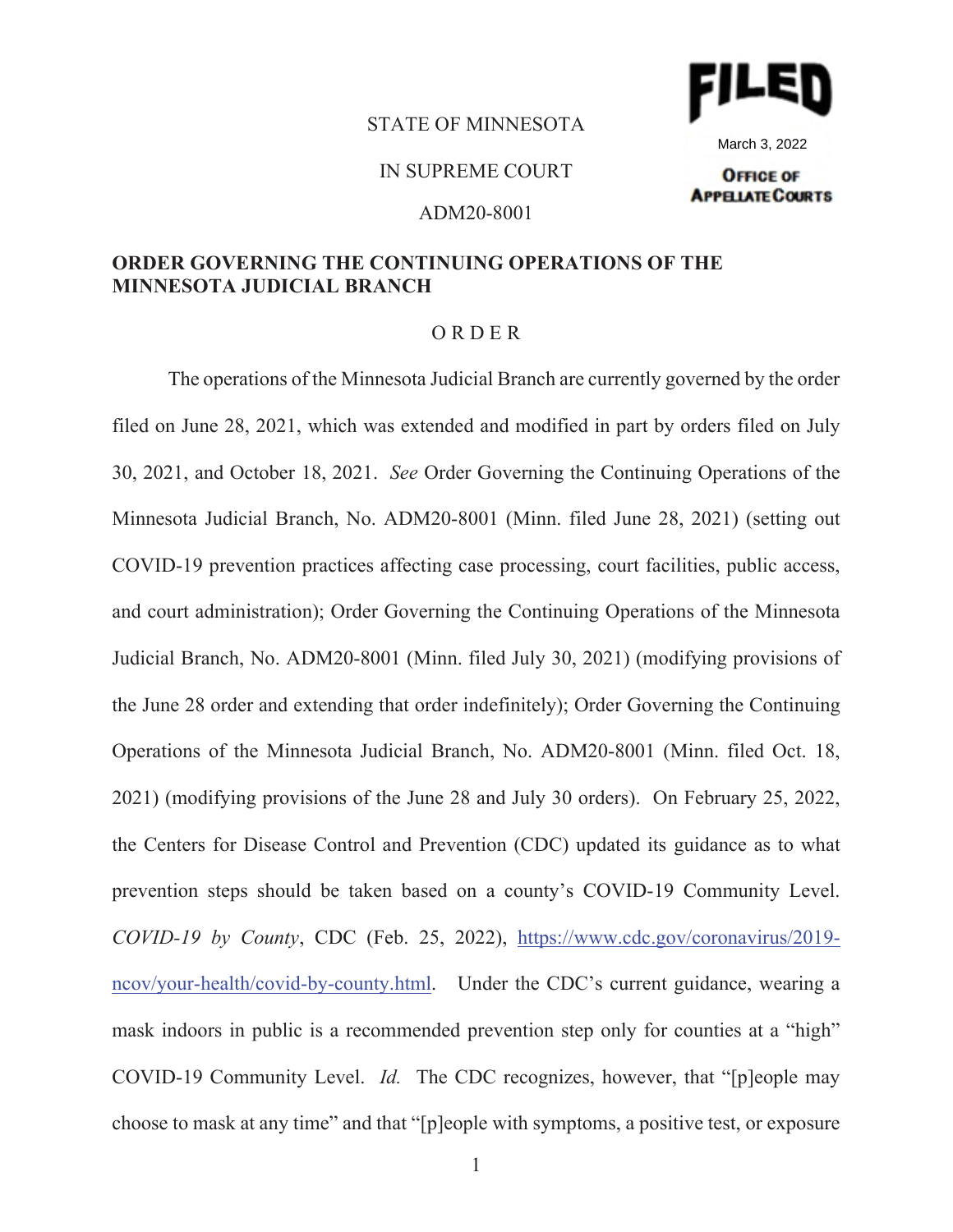to someone with COVID-19 should wear a mask." *Id.* Consistent with this updated maskrelated guidance from the CDC, as set out below, the Judicial Branch will lift the statewide requirement for face coverings in Judicial Branch facilities, effective March 7, 2022. The chief judges of the ten judicial districts are authorized to require face coverings at court facilities in individual districts or counties that are designated as a "high" COVID-19 Community Level by the CDC.

## IT IS HEREBY ORDERED THAT:

1. Effective March 7, 2022, the face covering requirement for every person entering a court facility, set forth in the order dated October 18, 2021, is lifted.

2. Effective March 7, 2022, the chief judge of each district is to review the CDC's COVID-19 Community Level for the districts and counties which they oversee. Each chief judge is authorized to require face coverings at the court facilities in the districts or counties which they oversee if the CDC's COVID-19 Community Level in that district or county is "high."

3. The Chief Justice will determine, based on the COVID-19 Community Level in Ramsey County, whether to require face coverings at the Minnesota Judicial Center.

4. Effective March 7, 2022, the Directors of the Office of Lawyers Professional Responsibility and the Board of Law Examiners are to review the CDC's COVID-19 Community Level for the counties in which those offices operate. Each Director is authorized to require face coverings for operations of the office, and any boards or panels of the office, if the CDC's COVID-19 Community Level for the local county is "high."

2